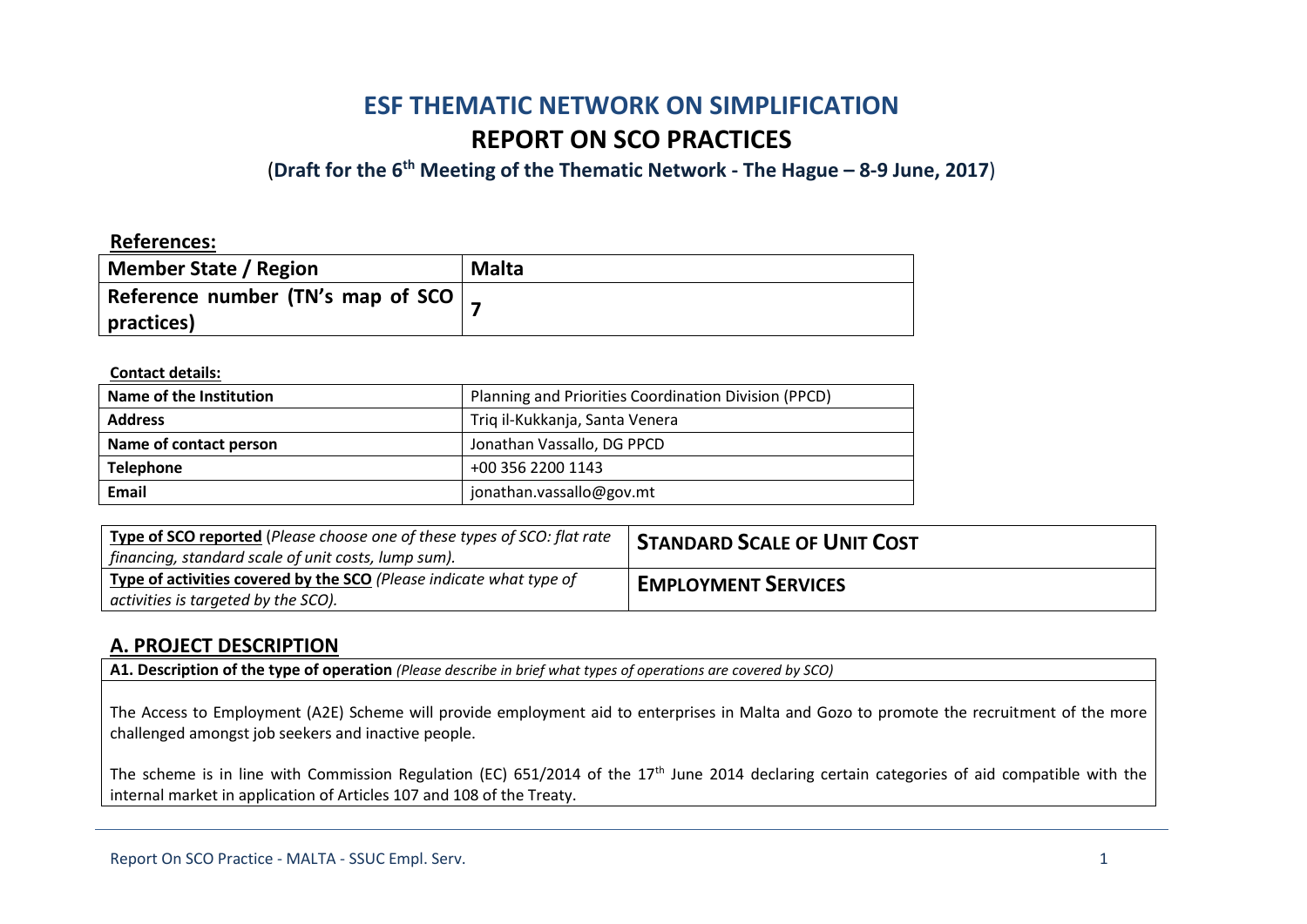The scheme aims to facilitate the integration of job seekers and inactive people in the labour market by:

- Enhancing opportunities to access the labour market and providing work experience to those furthest away from gainful occupation;
- Bridging the gap between labour market supply and demand;
- Increasing social cohesion.

**A2. Definition of outputs/results** (*Please give a short definition of outputs and/or results)*

The A2E scheme will support persons falling under the disadvantaged, severely disadvantaged persons and persons falling within the disability category by subsidising the pay of these new recruits upon employment for a maximum number of weeks depending on the employment, age, educational attainment and vulnerability status of the employee.

**A3. Beneficiaries** *(please indicate the types of beneficiaries involved in the operations covered by SCO)*

Private enterprises.

**A4. Target group(s)** *(Please list target groups within projects covered by SCO)*

The A2E target groups are the following:

| THE ALL target groups are the following. |                                                                                                                                                                                                                                        |                               |  |  |  |
|------------------------------------------|----------------------------------------------------------------------------------------------------------------------------------------------------------------------------------------------------------------------------------------|-------------------------------|--|--|--|
| <b>Client Group</b>                      | <b>Client Group Description</b>                                                                                                                                                                                                        | <b>Duration of Assistance</b> |  |  |  |
|                                          | Any person who has been unemployed / inactive for the previous six months                                                                                                                                                              | 26 weeks                      |  |  |  |
|                                          | Any person who has been unemployed for the previous 12 months during which<br>he / she participated in a traineeship with the applicant Undertaking                                                                                    | 52 weeks                      |  |  |  |
|                                          | Any person who is living as a single adult who has one or more dependants and<br>is not in full-time employment                                                                                                                        | 52 weeks                      |  |  |  |
|                                          | Any person who has attained an upper secondary educational or vocational<br>qualification (ISCED 3) who does not have a job                                                                                                            | 52 weeks                      |  |  |  |
|                                          | Any person older than 50 years who does not have a job                                                                                                                                                                                 | 52 weeks                      |  |  |  |
|                                          | Any person who has been unemployed / inactive for the previous 12 months during<br>which he / she has not benefitted from a traineeship with the applicant Employer<br>Undertaking and who belongs to one of the categories (3) to (5) | 104 weeks                     |  |  |  |
|                                          | Any person who has been unemployed / inactive for the previous 24 months during<br>which he / she has not benefitted from a traineeship with the applicant Employer                                                                    | 104 weeks                     |  |  |  |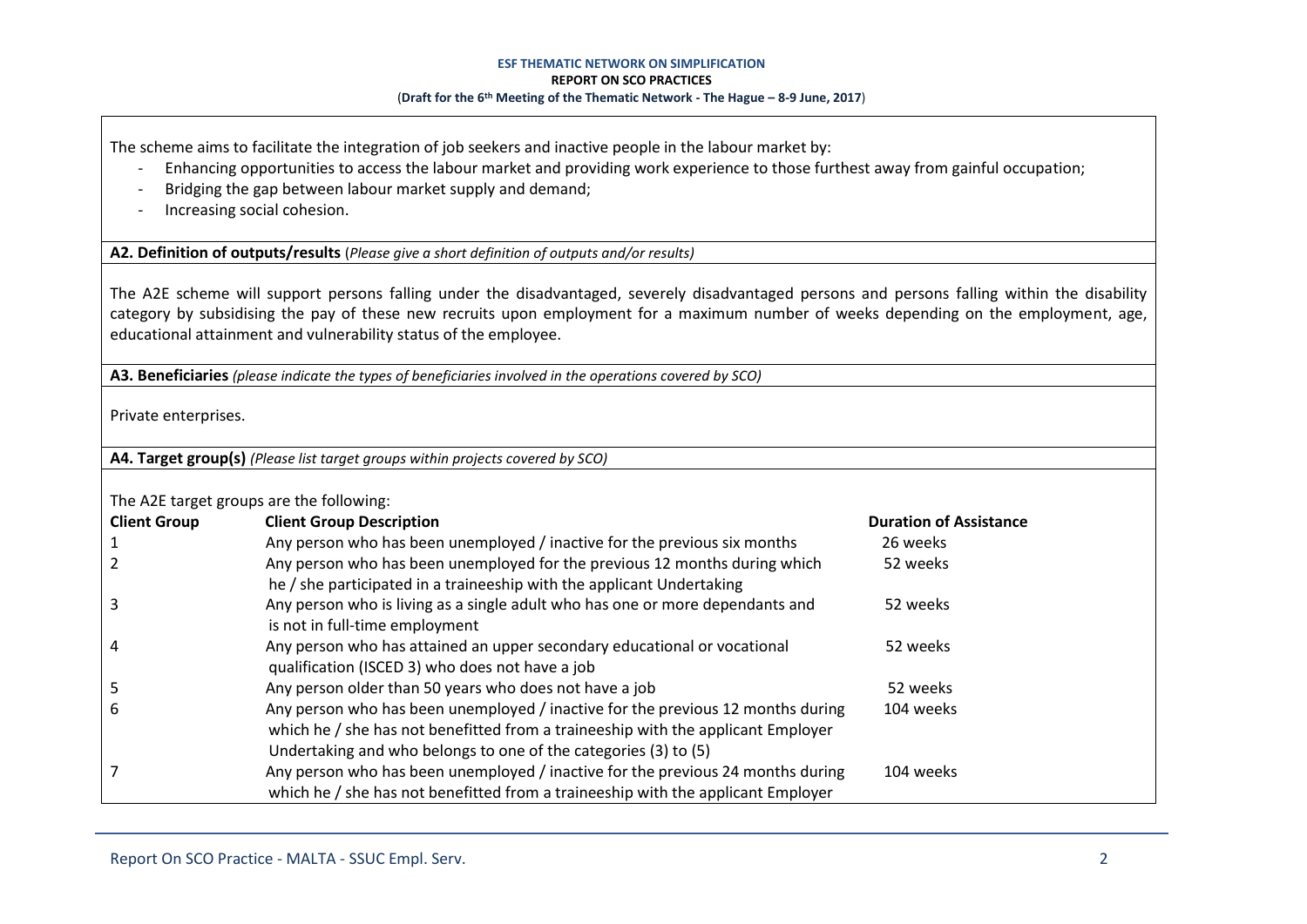Undertaking 8 Any person who is a registered disabled person under national law and is not in 156 weeks full-time employment

# **B. METHODOLOGY AND CALCULATION METHOD**

**B.1 Methodology** *(please indicate which methodology/ies has/have been used: Fair, equitable and verifiable method / use of existing EU schemes for similar types of operation and beneficiary / Use of existing own national schemes for similar types of operations and beneficiaries / use of rates and specific methods enshrined in the regulation or in a delegated act / use of a draft budget /combination of methodologies). Please indicate if the concerned SCO has been covered by Art. 14(1) ESF)*

Methodology applied: *Use of rates and specific methods enshrined in the regulation or in a delegated act*

The national minimum wage sets the standard across the country for the lowest possible wage that can be given. This scheme intends to aid employment through subsidising wages for a limited period of time depending on the employment, age, educational attainment and vulnerability status of the employee in line with national legislation. This SCO is covered through a Delegated Act under Art. 14(1) ESF Regulation.

**B.2 Calculation Methods** *(please describe how the calculations have been made)*

The benchmarks taken are in line with Subsidiary Legislation 452.71. The assumptions taken in terms of quality and quantities are in line with the national minimum requirements for wages. The scheme will be subsidising 50% of the equivalent of the national minimum wage for each new employee.

| Rate of pay for trainees under 17 years of age (as at 2015)                      | Per Annum |
|----------------------------------------------------------------------------------|-----------|
| Basic Wage - €156.64 $*$ 52 weeks                                                | €8,145.28 |
| Statutory Bonus payable in June and December - €135.10 * 2                       | € 270.20  |
| Weekly Allowance Bonus payable in March and September - €121.16 * 2              | € 242.32  |
| Employer's share of National Insurance - €6.62 * 52 Mondays                      | € 344.24  |
| Total Gross Pay + National Insurance per annum                                   | €9.002.04 |
|                                                                                  |           |
| Hourly Rate = Total Gross Pay + National Insurance per annum / 52 weeks / 40 hrs | €4.33     |
| Weekly Wage - $\epsilon$ 4.33 $*$ 40 hrs                                         | €173.20   |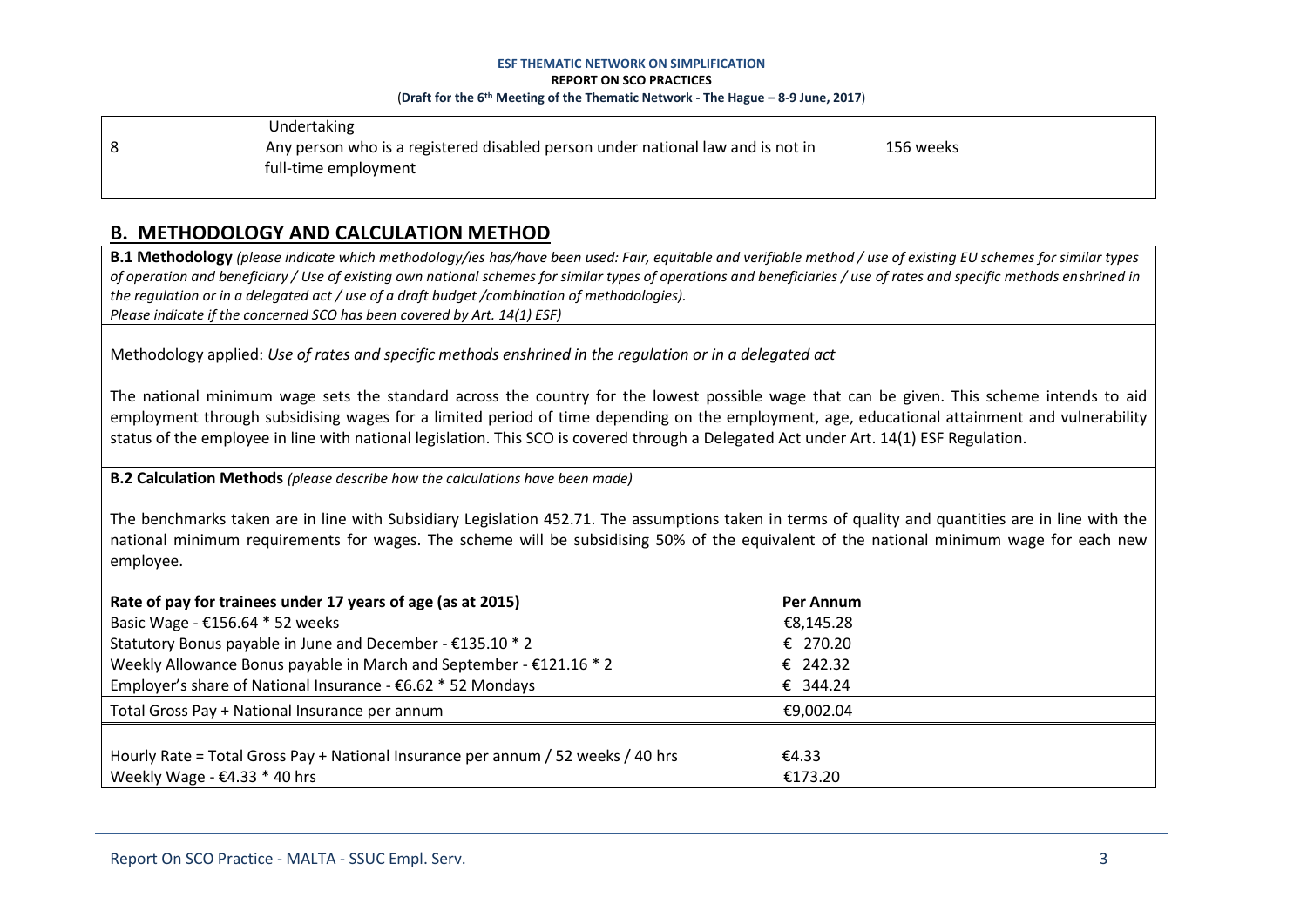#### **50% Aid Intensity €86.60 per week rounded down to €85 per week**

Employers will receive a flat rate of €85 per week for a full-time 40-hour week. In relation to the employment of a person with disability, employers will receive a flat rate of €125 per week for a full-time 40 hour week. In case of part-time employment the grant will be pro-rated to 50% of the allocation identified above. A participant recruit under Target Groups 3 and 8 who is in part-time employment can still be eligible for subsidy as follows:

- (a) If the recruit is in part-time employment, the A2E scheme will enable the individual to increase his / her weekly working hours to full-time. If the applicant undertaking is the same one providing the part-time employment, the grant will be a flat sum of €42.50 per week (for disadvantaged and severely disadvantaged persons) while €62.50 per week (for the registered disabled persons) for a term as indicated in the tables above.
- (b) If the applicant employer undertaking is different from that of the part-time employment, the new employer undertaking will be eligible for the whole €85 per week (for disadvantaged and severely disadvantaged persons) while the whole €125 per week (for the registered disabled persons) for a term as indicated above.

The above represent only those eligibility conditions which affect the established rate.

**B.3 Data source** *(please indicate the type of data used and the data source)*

- (i) Subsidiary Legislation 452.71 *National Minimum Wage National Standard Order*
- (ii) Justification for the statutory bonus payments can be found at: [https://dier.gov.mt/en/Employment-Conditions/Wages/Pages/Bonus-and-](https://dier.gov.mt/en/Employment-Conditions/Wages/Pages/Bonus-and-Weekly-Allowances.aspx)[Weekly-Allowances.aspx](https://dier.gov.mt/en/Employment-Conditions/Wages/Pages/Bonus-and-Weekly-Allowances.aspx)
- (iii) Rates for employers' social security contributions can be found at: <https://ird.gov.mt/services/sscrates.aspx>
- (iv) Subsidiary Legislation 452.87 *Organisation of Working Time Regulation* specifies the minimum and maximum working time. Article 8(1) states that *Every worker shall be entitled to paid annual leave of at least the equivalent in hours of four weeks and thirty-two hours calculated on the basis of a forty-hour working week and an eight-hour working day*. The 40 hr week is taken as the standard working week in Malta.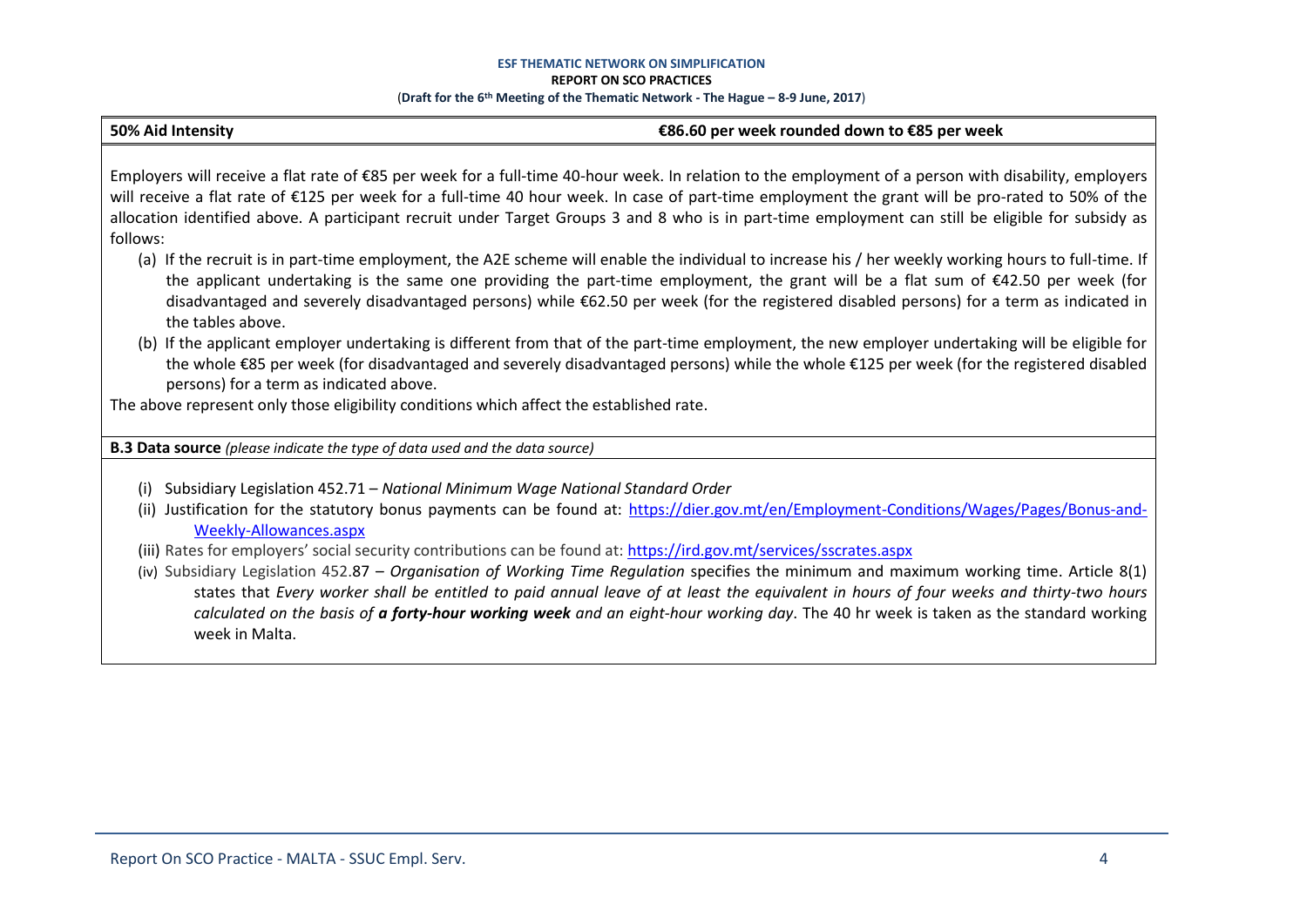# **C. IMPLEMENTATION OF SCO**

(*Please describe in brief what implementation rules and conditions have been set out)*

## **ELIGIBILITY CRITERIA FOR EMPLOYER UNDERTAKINGS:**

- **a.** Complete documentation
- **b.** All Employer Undertakings having an economic activity and recruiting new employees
- **c.** The specific recruitment must represent a net increase
- **d.** Incentive effect
- **e.** Project implemented within / for the direct benefit of the eligible territory
- Employer undertaking is financially sound.
- Shareholders and directors of the Undertaking will not be eligible to benefit from the A2E if they take up employment with the same Undertaking.
- Persons reaching pensionable age before the end of the Grant Agreement period will not be eligible.
- New participating recruits will be eligible as long as the applicant undertaking is different from an employer who previously employed the prospective new recruits within the previous 12 months.
- A participant can apply only once under the A2E Scheme with the same undertaking.
- Apprenticeship:
	- i. Apprentices participating in subsidised Apprenticeship Schemes may participate in the Access to Employment Programme with an undertaking other than the same undertaking who provided their apprenticeship.
- ii. Apprentices remaining unemployed for a period of twelve months after the end of their apprenticeship contract will become eligible to participate with the same Undertaking who provided their apprenticeship.
- iii. Registered Disabled Persons who are recognised as 'worker with disabilities' under national law and participating in subsidised Apprenticeship Schemes may participate in the A2E Programme with the same Undertaking who provided their apprenticeship.
- Upon premature termination of the grant agreement both the undertaking and the Participant must fill in the A2E Scheme Justification Forms. The undertaking will be refunded only on the whole weeks that the participants will be employed on the A2E Scheme.
- A mandatory retention period following the subsidy period has been established to further secure the employment of participants.

# **D. AUDIT TRAIL**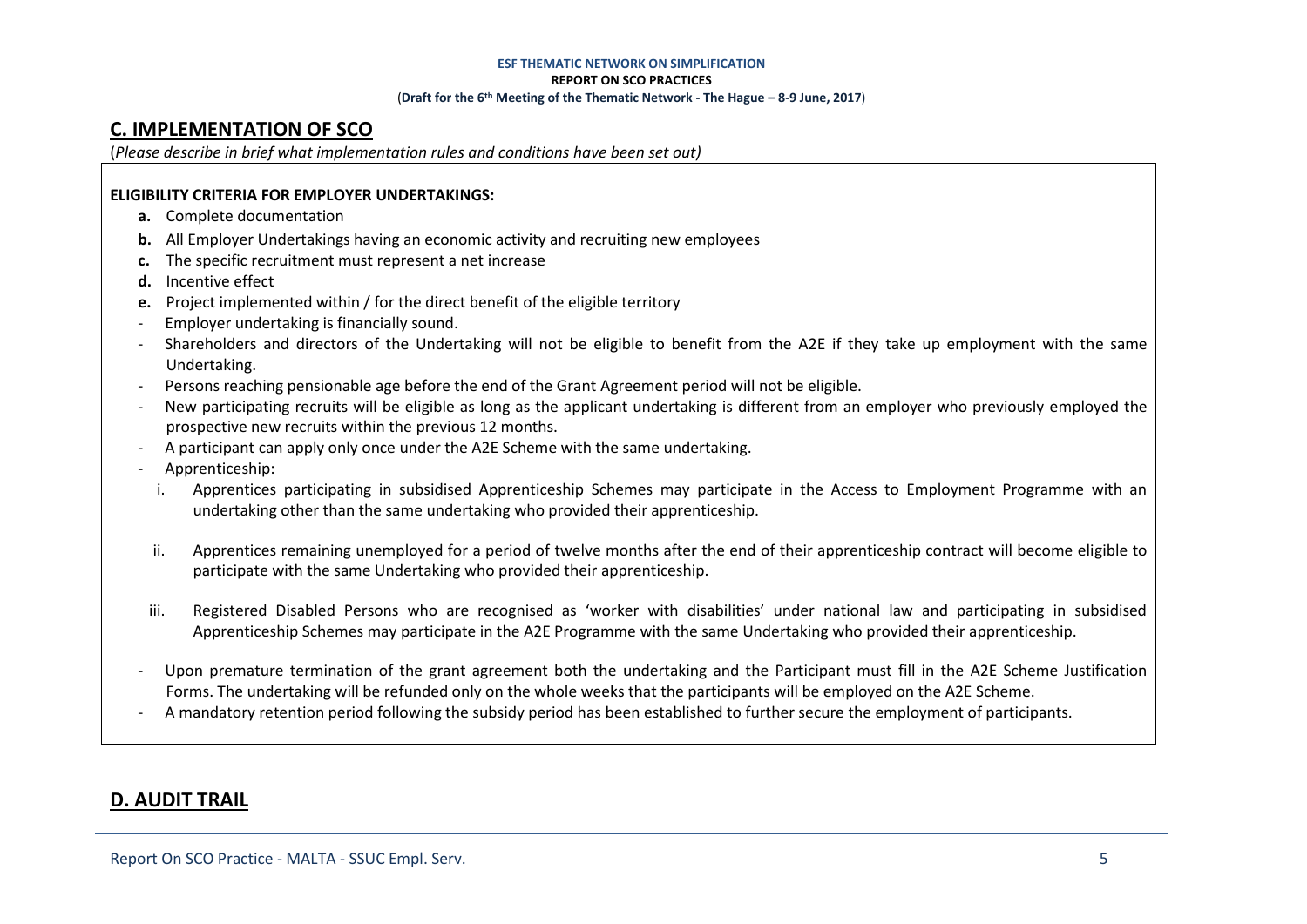### *(Please provide a brief description of the audit trail for the concerned SCO, including documents, key contents/conditions and procedures)*

Management verifications (desk-based checks) shall be carried out by the IB implementing this scheme. The IB will be conducting checks on all undertakings to ensure that the employment of the new recruit under the A2E Scheme has been effected through its own records as the Public Employment agency in Malta.

At application stage the IB will also check compliance with State Aid Rules in line with Articles 32 and 33 of the General Block Exemption Regulation. The MA will check data through Progress Reports presented biannually (to confirm frequency) by the IB. Such reports will include achievements of indicators as well as data on participants. The MA will also be conducting physical checks on data held by the PES on the scheme. Documents that will be checked in relation to A2E include (for eligibility purposes) by Client Group:

| <b>Documentation</b>                                                                          | <b>Client Groups</b> |  |  |  |  |             |  |   |  |  |
|-----------------------------------------------------------------------------------------------|----------------------|--|--|--|--|-------------|--|---|--|--|
|                                                                                               |                      |  |  |  |  |             |  | 8 |  |  |
| Identity Card / Maltese Residence Permit Card                                                 |                      |  |  |  |  |             |  |   |  |  |
| Client History (from PES database)                                                            |                      |  |  |  |  |             |  |   |  |  |
| <b>Application Form</b>                                                                       |                      |  |  |  |  |             |  |   |  |  |
| Single Adult Dependant Verification Form                                                      |                      |  |  |  |  | $\bullet^1$ |  |   |  |  |
| Registered Disabled Person (RDP) Confirmation                                                 |                      |  |  |  |  |             |  |   |  |  |
| Records on A2E Database to check if participant had already participated in the<br>A2E Scheme |                      |  |  |  |  |             |  |   |  |  |

Documents that will be checked (at payment stage):

## **Interim Payments**

PES Database check to ensure that person is still in employment

## **Final Payments**

 $\overline{a}$ 

- PES Database check to ensure that person is still in employment
- Declaration from the employer stating that the payments related to National Insurance for the individual participant have been paid.

<sup>&</sup>lt;sup>1</sup> Form required if applicant is applying for client group 6 category 3. If applying for client group 6 category 4 or 5 this for is not required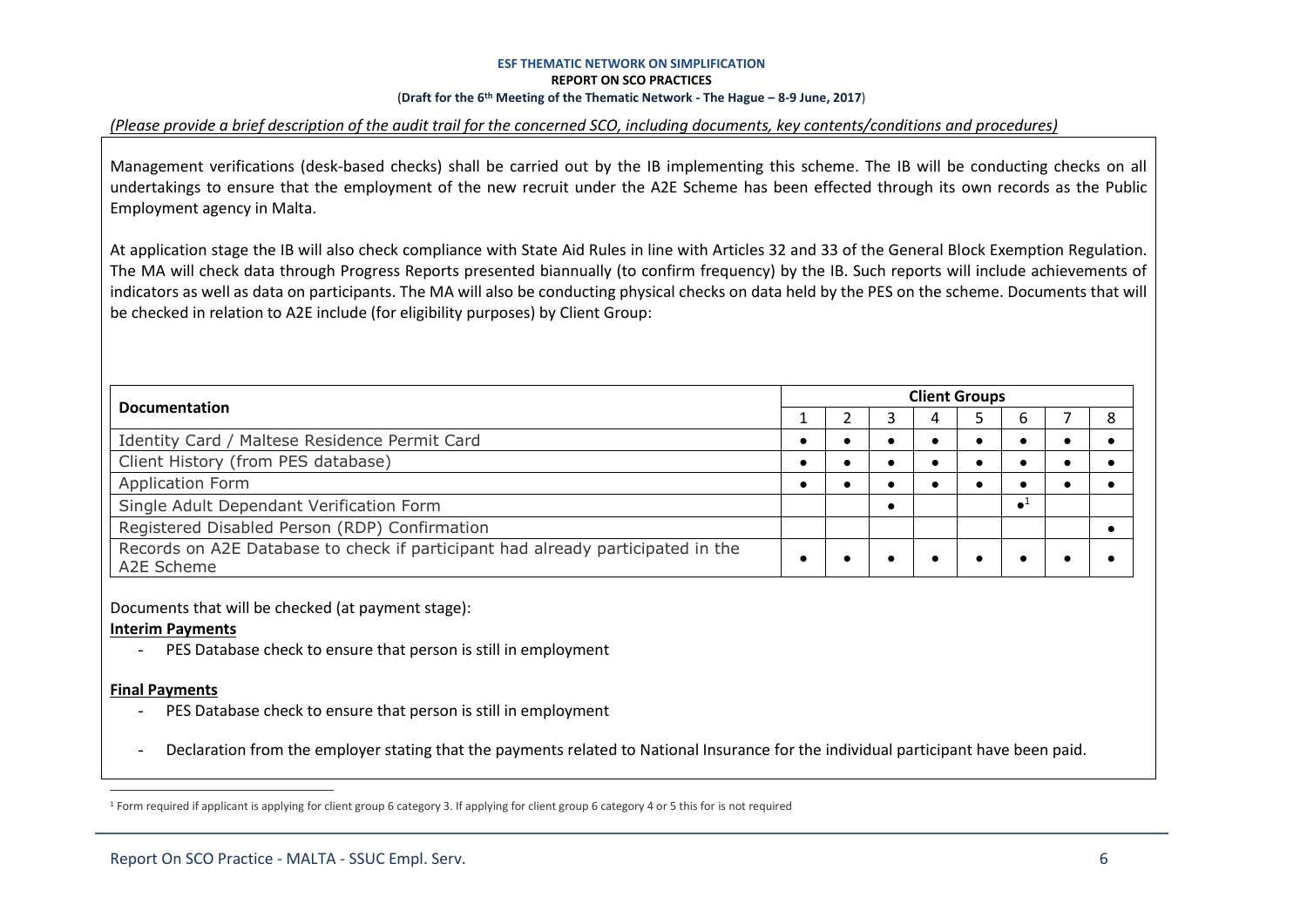Grants under the A2E can be of a duration of six months, one year and three years. In the case of the six month grants, payments will be effected at the end of the six month period. For the one year and 3 year grants, disbursement will be quarterly. No money will be held until after the retention period. The IB will retain the prerogative to reimburse the Undertaking only for the weeks completed in full on the A2E scheme in case the retention period is not respected.

# **E. ASSESSMENT BY THE AUDIT AUTHORITY (IES) INCLUDING EVENTUAL EX ANTE ASSESSMENT**

*(If relevant, please explain how the audit authority has been involved in preparation and assessment of the SCO).* 

The Maltese National Audit Authorities have not assessed this SCO ex-ante. However they have been informed on the study conducted, related workings, SCOs established and relevant implementation measures through their participation to the national Steering Committee on simplification measures.

# **F. IMPACT OR ADDED VALUE FOR THE MA, BENEFICIARIES AND OTHER STAKEHOLDERS**

*(Please explain how you have perceived impact/added value of the SCO for the MA, beneficiaries and other stakeholders).* 

The introduction of SCOs to this state aid scheme will mean less documents required from the applicant undertaking to claim reimbursements, thus making it easier for undertakings to submit claims in time resulting in earlier payment of the support to undertakings and the claims will be less prone to arithmetical errors. The faster disbursement will encourage undertakings to support more vulnerable persons as well as having a positive impact on the programme implementation and the achievement of the programme objectives.

# **G. SPECIFIC ISSUES FACED WITHIN CALCULATION AND IMPLEMENTATION OF THE SCO**

*(Please indicate any issues/problems/challenges you have experienced when setting out or implementing the SCO, i.e. high workload, state aid, public procurement, national legislation, revenues etc.)*

The national minimum wage is revised from year to year therefore the established rate may be revised. In this regard an adjustment method was included in order to be able to revise the applicable rate to take into consideration the Cost of Living Adjustments as well as any revisions made at a